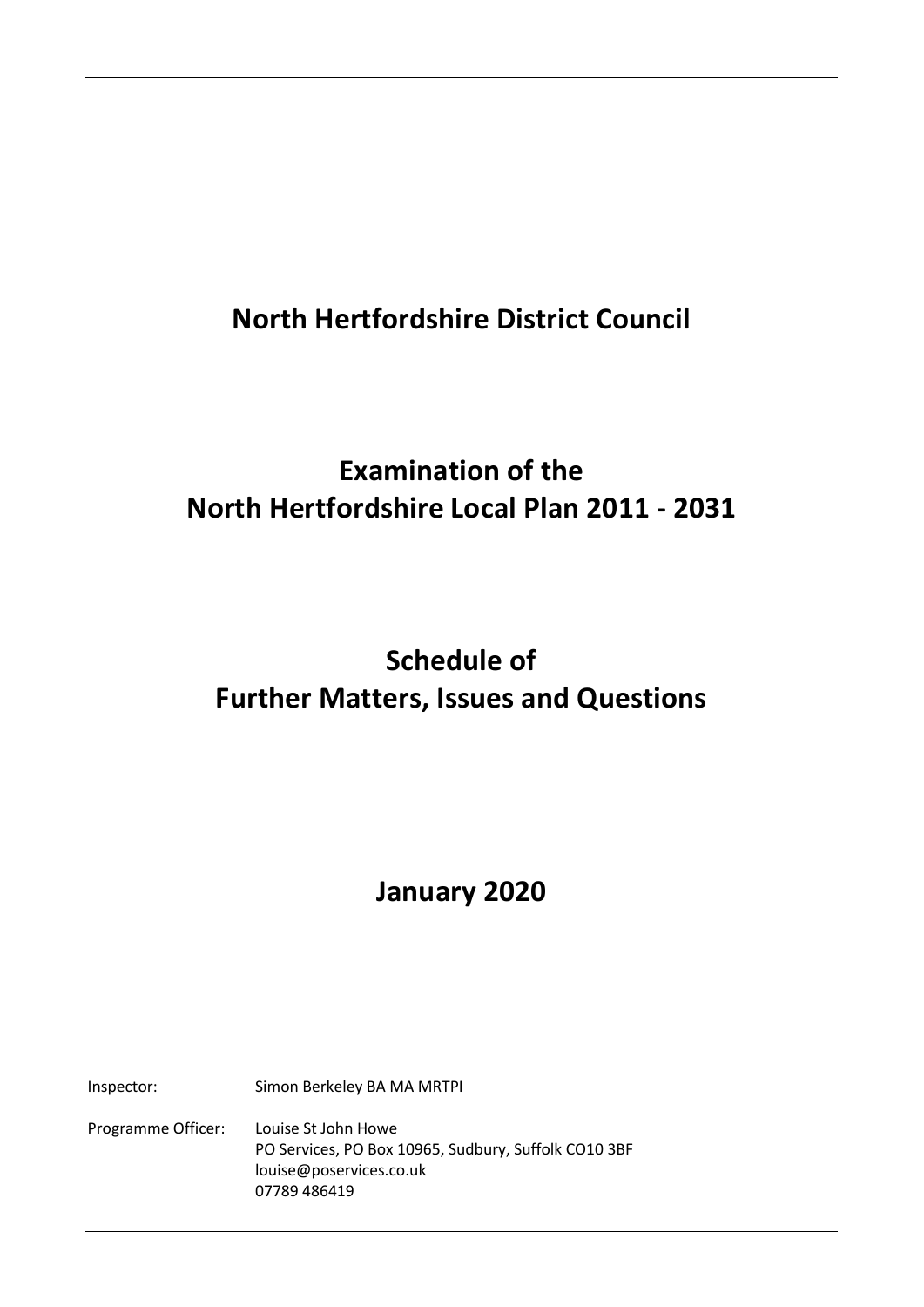*Where respondents answering the following questions identify a deficiency in the Local Plan they should make clear how it should be changed.*

## **Matter 21 – the objective assessment of housing need ('the OAN')**

21.1 The Planning Practice Guidance ('PPG') supporting the National Planning Policy Framework 2012 ('the NPPF') says:

"*Wherever possible, local needs assessments should be informed by the latest available information. The National Planning Policy Framework is clear that Local Plans should be kept up-to-date. A meaningful change in the housing situation should be considered in this context, but this does not automatically mean that housing assessments are rendered outdated every time new projections are issued.*" (Paragraph: 016 Reference ID: 2a-016-20150227)

Subsequent to the last hearing sessions, 2016-based population and household projections were published. The Council considered the implications of these projections in its note 'Implications of new household projections for NHDC Local Plan' [ED159]. This also considers the implications of using the 'Standard Method' introduced through the new NPPF published in 2019. I raised some issues in relation to the figures used in ED159 in my letter to the Council dated 9 July 2019. Paper A of the Council's response to my letter re-considers these figures. It sets out 'alternative OAN' figures based on various projections, along with commentary on them. In effect, these provide the basis for comparison in order to establish whether or not there has been a 'meaningful change in the housing situation'.

- a) Have the 'alternative OAN' figures been arrived at correctly/on a robust basis?
- b) In the light of the 'alternative OAN' figures, has there been a 'meaningful change in the housing situation'?
- c) If there has been a 'meaningful change in the housing situation', should the Local Plan be modified to reflect it and, if so, how?

## **Matter 22 – the supply of land for housing**

*Policy SP8 of the Local Plan sets out the housing requirement for the period 2011 to 2031. It commits to the delivery of 14,000 new homes to meet the needs of North Hertfordshire and 1,950 new homes to meet unmet housing needs arising from Luton – being a housing requirement of 15,950 in total. The Council has now provided a note which updates its estimates about the overall housing trajectory – the amount of new housing likely to be delivered for each year of the plan period – and the five year supply of land for housing. From the Council's updated estimates about when housing sites are now likely to deliver new homes, and its calculations of the level and timing of delivery against the overall and five year requirements, it appears that:*

- *the overall housing requirement in Policy SP8 cannot now be met for the period 2011 to 2031; and*
- *the Council will not be able to demonstrate a five year housing land supply when measured against draft Policy IMR1 (a policy which was put forward by the Council through a main modification, MM372)*

*The Council's note sets out the way in which it considers these issues can best be resolved.*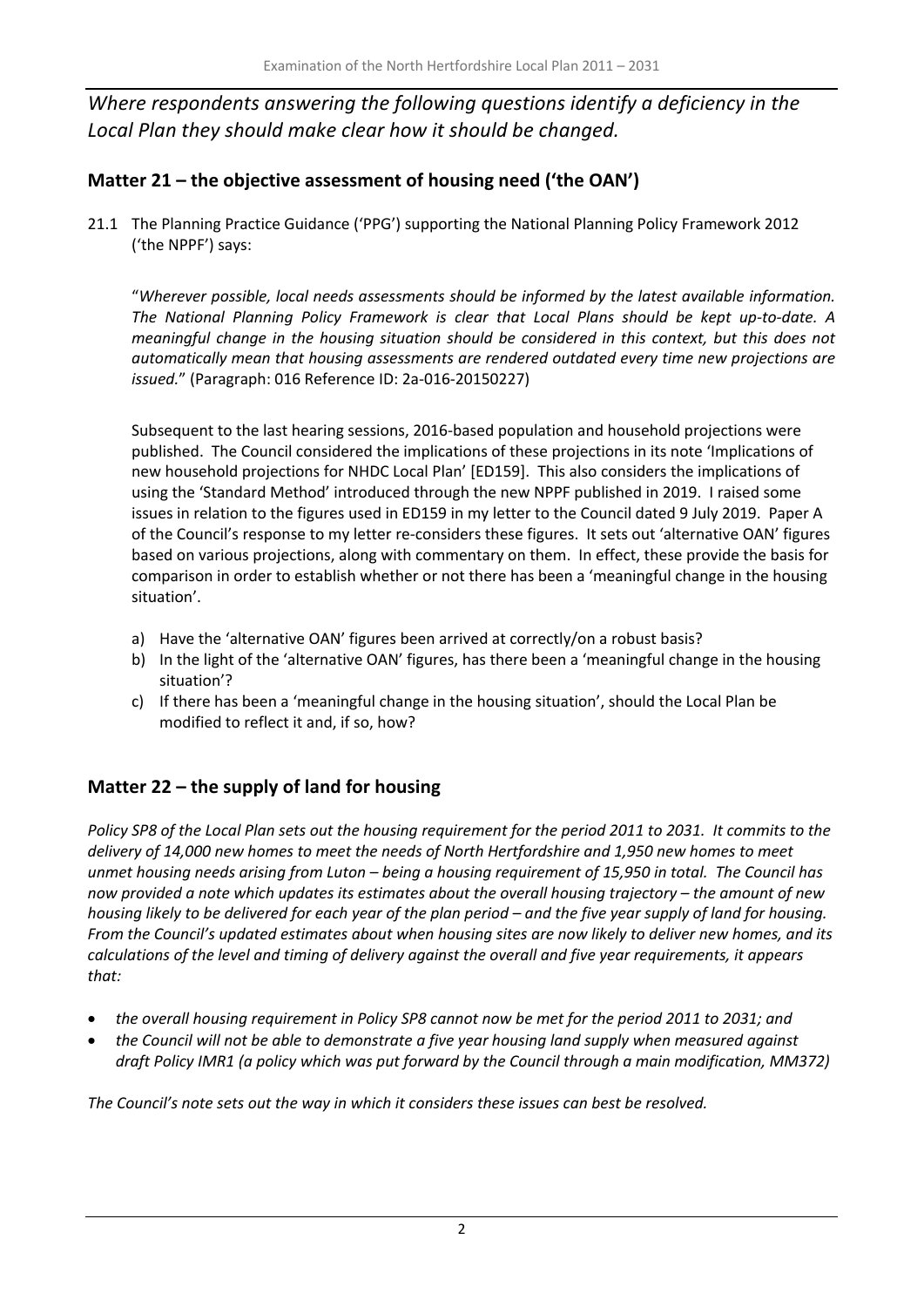#### **The overall supply of land for housing**

- 22.1 To ensure that the overall housing requirement in Policy SP8 can be delivered, the Council proposes a main modification to reduce that requirement to 14,000 dwellings, to align it with the level of housing the Council considers deliverable from sources previously identified (ie sites proposed for allocation in the Local Plan, windfall sites etc). This is coupled with a commitment to an early review of the Local Plan. In arriving at this position, the Council has considered a number of alternative options, which are set out in its aforementioned note.
	- a) Is reducing the overall housing requirement, and undertaking an early review of the Local Plan, the most appropriate way forward? If not, why not?
	- b) Is the selection of additional land for housing from previously identified sources the most appropriate way forward? If so, why?
	- c) Is the identification and selection of additional land for housing the most appropriate way forward? If so, why?
	- d) Are there any other possible options that would be more appropriate? If so, what are they and why would they be more appropriate than the path suggested by the Council?

#### **The five year housing land supply**

- 22.2 The Council's note sets out a number of different approaches to calculating the five year supply of land for housing – three based on the 15,950 housing requirement in Policy SP8 as submitted, and three based on the 14,000 dwelling requirement now proposed. By the Council's calculations, only one of these approaches – a 'three-stepped approach' based on an overall housing requirement of 14,000 dwellings and using the 'Liverpool method' (spreading the shortfall in delivery since 2011 evenly across the remainder of the plan period to 2031) – would enable the demonstration of a five year housing land supply for each of the next five years. From my reading of the note, the Council's position (in short summary) is that this 'three-stepped approach', combined with the commitment to an early review of the Local Plan, is the most appropriate method for setting the five year housing land requirement, because it is the only option achievable without significant further delay to the examination.
	- a) Are the Council's calculations correct/accurate?
	- b) All of the approaches used by the Council assume that the buffer required by paragraph 47 of the NPPF should be 20% - that is to say, that that there has been a record of persistent underdelivery of housing in the District. Has there been, such that the 20% buffer is the most appropriate?
	- c) Is the 'three-stepped approach' proposed by the Council the most appropriate method for setting the five year housing land requirement? If not, why not?
	- d) Is one of the other approaches to setting the five year housing land requirement explored in the Council's note, or another approach entirely, more appropriate? If so, why, and:
		- (i) what should the Council do to ensure that it can demonstrate a five year supply of land for housing under this approach?
		- (ii) what would taking this approach mean for the progress of the Local Plan examination?
		- (iii) if taking this approach would lead to a significant further delay to the Local Plan examination – which, for example, may be the result if new housing sites would be needed – would that have a consequential impact on the amount of new land that would need to be allocated for housing?

*I ask the Council to provide a short paper that addresses question 22.2 b) above by providing a clear update in relation to housing delivery. I also ask for a paper that sets out the sources of supply assumed – that is to say, to add greater detail to Appendix A of the note provided – which shows on a year-by-year basis the supply from each of the proposed housing allocations and other sources*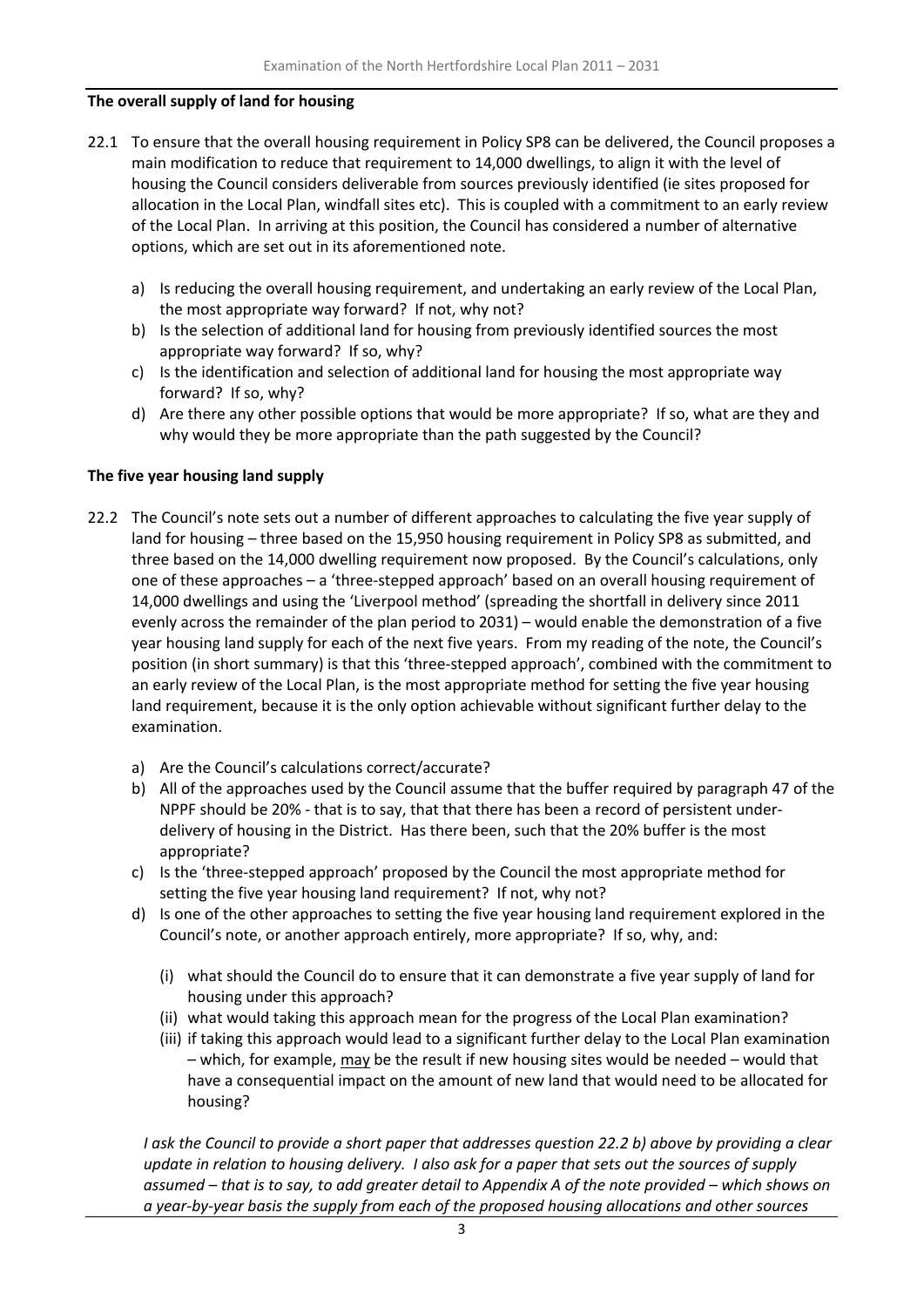*such as windfall sites over the whole plan period. In addition to a table illustrating this, I would also find a bar chart to be most helpful. It would assist to know whether or not the housing delivery from proposed allocations has been agreed with site promoters/developers. Finally, I ask that either this table or a separate one illustrates the anticipated delivery of homes and the infrastructure necessary to support the housing development concerned – in short, an update of the table previously requested and submitted to the examination.* 

### **Matter 23 – the Green Belt Review work and the site selection process**

23.1 Paper B of the Council's response to my letter of 9 July 2019 explains how the Council's assessments of the contribution of land parcels to the purposes of including land in the Green Belt has been taken into account through the process of selecting sites for development. As I understand it, and in short summary, this has been a two-stage process:

Stage 1 – an initial 'sift' through the Strategic Housing Land Availability Assessment, involving an assessment of the 'suitability' of sites including in relation to Green Belt factors

Stage 2 – to assess the contribution that areas and potential development sites make to the purposes of including land in the Green Belt (through the Green Belt Review and the Green Belt Review Update 2018) to help inform the judgement about the existence or otherwise of the exceptional circumstances necessary to warrant the 'release' of the land in question from the Green Belt

Paper B of the Council's response also explains how the Sustainability Appraisal has considered matters relating to the contribution land parcels make to the purposes of including land in the Green Belt.

- a) Have I understood the approach taken correctly?
- b) Is the approach taken reasonable, adequately robust and consistent with national policy?
- c) The Sustainability Appraisal is not influenced by the degree to which land does or does not contribute to the purposes of including land in the Green Belt. Should it be?
- 23.2 The Green Belt Review Update 2018 arrives at some different conclusions to that of the original Green Belt Review. Some sites are now considered to make a significant contribution to the purposes of including land in the Green Belt (which were previously assessed as making a lesser contribution).
	- a) Should the change in the assessment of these parcels of land (including the safeguarded land to the west of Stevenage) lead to their allocation for development/identification as safeguarded land in the Local Plan being rejected?
	- b) If so, and bearing in mind the methodology used, why does the change in the assessment render the Local Plan unsound in this respect?

*Note: These questions are explicitly about the change in the assessment and what that means for the Local Plan. Written and verbal statements must address this point only.* 

## **Matter 24 – the proposed 'East of Luton' sites**

24.1 The three 'East of Luton' sites are proposed to deliver 1,950 new homes to assist in addressing the unmet housing needs of Luton Borough, which is identified as being 9,300 homes of the Luton plan period of 2011 to 2031.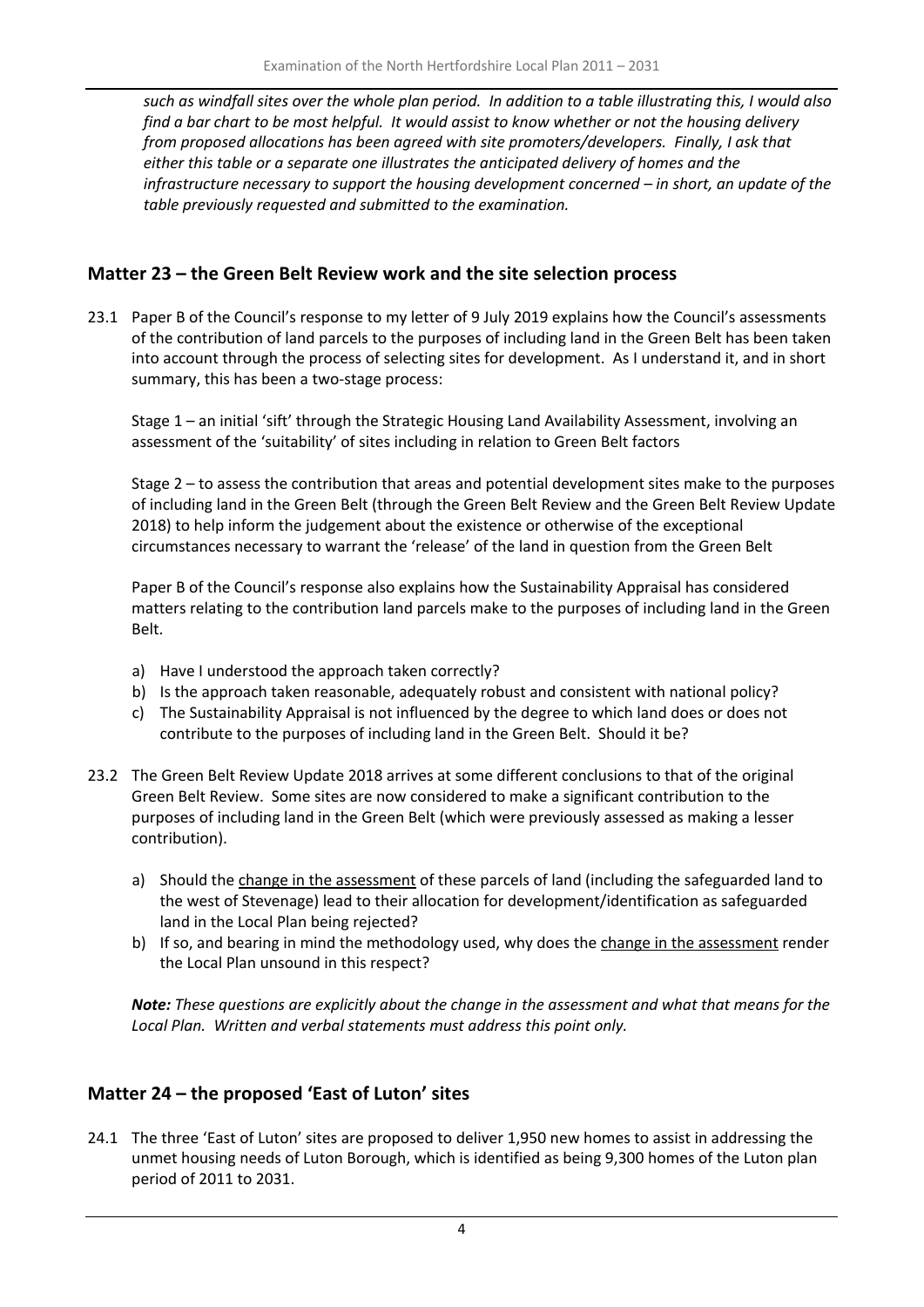For the purpose of this examination, as part of the consideration of the existence or otherwise of the exceptional circumstances necessary to warrant the 'release' of the East of Luton Sites from the Green Belt, it is necessary to have regard to the alternative options available. Given that these sites are intended to assist in addressing Luton Borough's unmet housing need, it is relevant to consider options outside of the North Hertfordshire District Council administrative area.

The four local planning authorities for the Luton Housing Market Area ('HMA') have agreed that Luton Borough's unmet needs should be met on land located as close to the boundary of Luton Borough as possible – a general point of principle that has already been explored at previous hearing sessions. Among other options around Luton, the East of Luton sites have been considered through the '*Luton HMA Growth Options Study*' (2016) [HOU7] ('the Growth Options Study').

- a) Does the Growth Options Study provide a comparative assessment of the options for addressing the unmet housing needs of Luton Borough?
- b) From the Council's analysis in Paper C (see paragraph 39) of its response to my letter dated 9 July 2019, the Growth Options Study does not identify sufficient alternative growth locations with strong links to Luton – either through physical proximity or high-quality public transport accessibility – that would allow Luton's unmet housing needs to be met on land that is preferable in Green Belt terms to the East of Luton sites. Is the Council's analysis correct, and if not how is it incorrect?
- c) From the Council's analysis in Paper C (see paragraphs 40 and 41) of its response to my letter dated 9 July 2019, the Growth Options Study identifies a total capacity of approximately 12,800 homes in locations that (partly at least) make a lesser contribution to the purposes of including land in the Green Belt. Is the Council's analysis correct, and if not how is it incorrect?
- d) Without the 'East of Luton' sites, are there any realistic alternative options (with a reasonable likelihood of being delivered) for addressing Luton Borough's unmet housing need, bearing in mind the approach being taken in the Central Bedfordshire Local Plan and the current position in relation to the examination of that plan?
- e) The Sustainability Appraisal does not consider land or sites outside of North Hertfordshire. Should it?

## **Matter 25 – new land proposed for allocation through the main modifications**

*Note: Because the Policies Map is not defined in statute as a Development Plan Document, I am not able to recommend main modifications to it. To avoid any confusion and for simplicity, both I and the Council have thus far 'badged' proposed changes to the Policies Map – such as proposed extensions to housing allocations – as main modifications, which is not technically correct. However, for the purpose of the examination, and particularly the hearing sessions, I shall continue to refer to them as such. In the event that I do decide that changes to the Policies Map are needed in order to render the Local Plan policies sound – such as those which allocate housing sites – while I am unable to recommend those changes, my final report will make the need for them abundantly clear.* 

- 25.1 The following main modifications put forward by the Council propose to include within the Local Plan new land for development that was not included in the plan when it was originally submitted:
	- MM382 proposes to add land to Site GA2 to include an access route from Mendip Way
	- MM384 proposes to extend Site WY1 southwards
	- MM386 proposes to extend Site BA2 south-eastwards
	- MM387 proposes to extend Site BA3 north-eastwards and to amend the boundaries of Sites BA3 and BA4
	- MM389 proposes to extend Site BK3 southwards
	- MM396 proposes to extend Site SI1 north-eastwards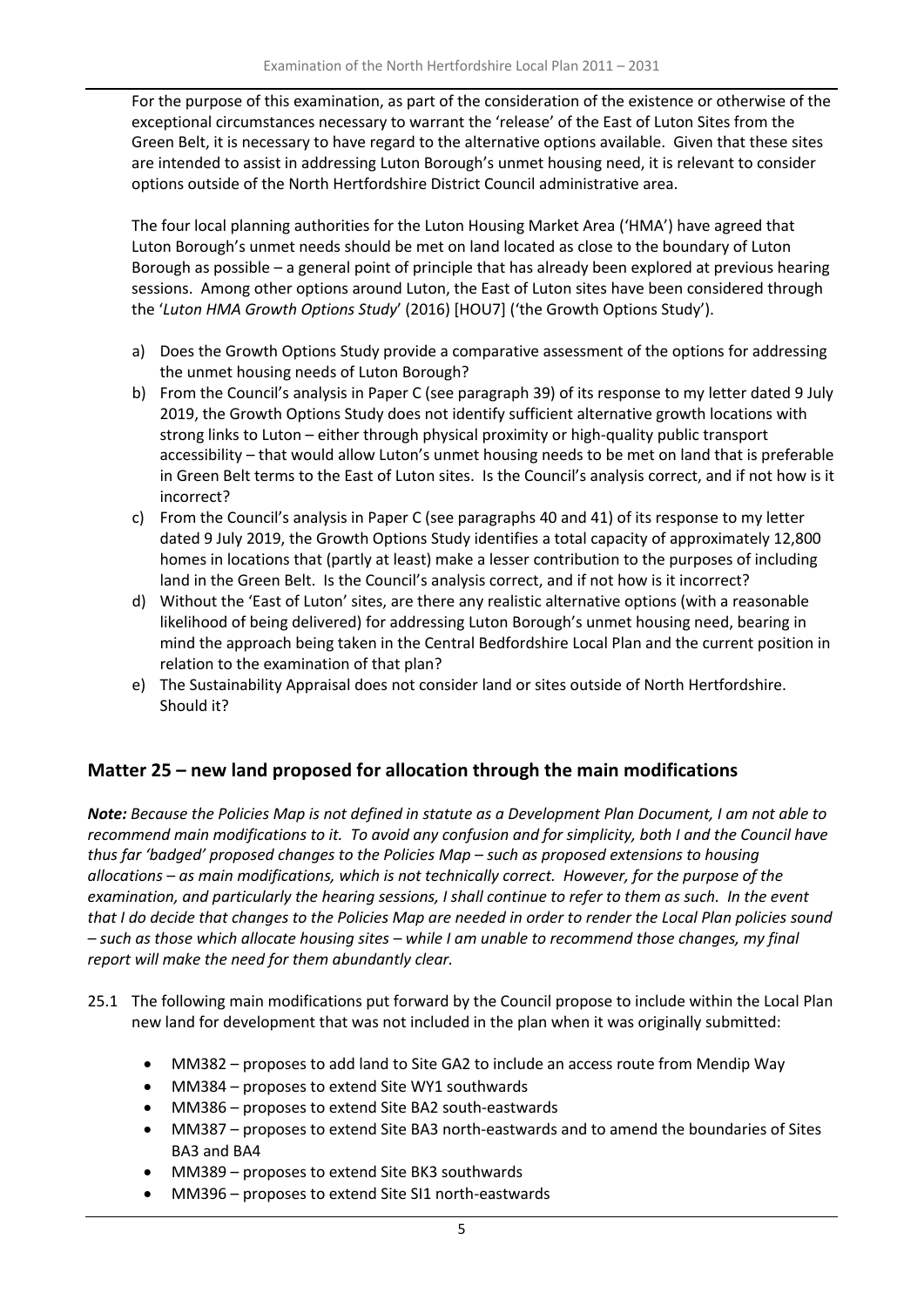• MM139 and MM385 – propose to allocate land at Danesbury Park Road that is currently in the Green Belt as a Gypsy and Traveller site

For each of the new areas of land proposed through the main modifications:

- a) Is the inclusion of the new area of land for allocation necessary for soundness?
- b) Is the new area of land proposed deliverable? In particular, is it:
	- (i) confirmed by all of the landowners involved as being available for the use proposed?
	- (ii) supported by evidence to demonstrate that safe and appropriate access for vehicles and pedestrians can be provided?
	- (iii) deliverable, having regard to the provision of the necessary infrastructure and services, and any environmental or other constraints?
- c) Is the inclusion of the new area of land justified and appropriate in terms of the likely impacts of the development?
- 25.2 If/where the new area of land proposed for allocation is currently in the Green Belt:
	- a) Do exceptional circumstances exist to warrant its allocation? If so, what are they?
	- b) What is the nature and extent of the harm to the Green Belt of removing the new area of land from it?
	- c) To what extent would the consequent impacts on the purposes of the Green Belt be ameliorated or reduced to the lowest reasonably practicable extent?

If/where relevant:

- d) If this new land were to be developed as proposed, would the adjacent Green Belt continue to serve at least one of the five purposes of Green Belts, or would the Green Belt function be undermined by its allocation?
- e) Will the Green Belt boundary proposed need to be altered at the end of the plan period, or is it capable of enduring beyond then?
- f)Are the proposed Green Belt boundaries consistent with the Plan's strategy for meeting identified requirements for sustainable development?
- g) Has the Green Belt boundary around the new land been defined clearly, using physical features that are readily recognisable and likely to be permanent? Does it avoid including land which it is unnecessary to keep permanently open?

### **Matter 26 – villages 'for growth'**

- 26.1 Main modification MM010 amends the settlement hierarchy in Policy SP2. It removes five villages (Barkway, Codicote, Ickleford, Knebworth and Little Wymondly) from the 'category A villages' tier of the hierarchy, identifies them as 'villages for growth' and, along with the towns, assigns housing figures to each. This modification was advanced by the Council at my suggestion. I suggested it for two primary reasons:
	- For effectiveness to ensure that the Local Plan's strategic policies provide a clear indication of the distribution of development proposed in the plan
	- To ensure that the hierarchy is justified as originally drafted, the 'category A villages' tier of the hierarchy included villages with significantly different levels of new housing development